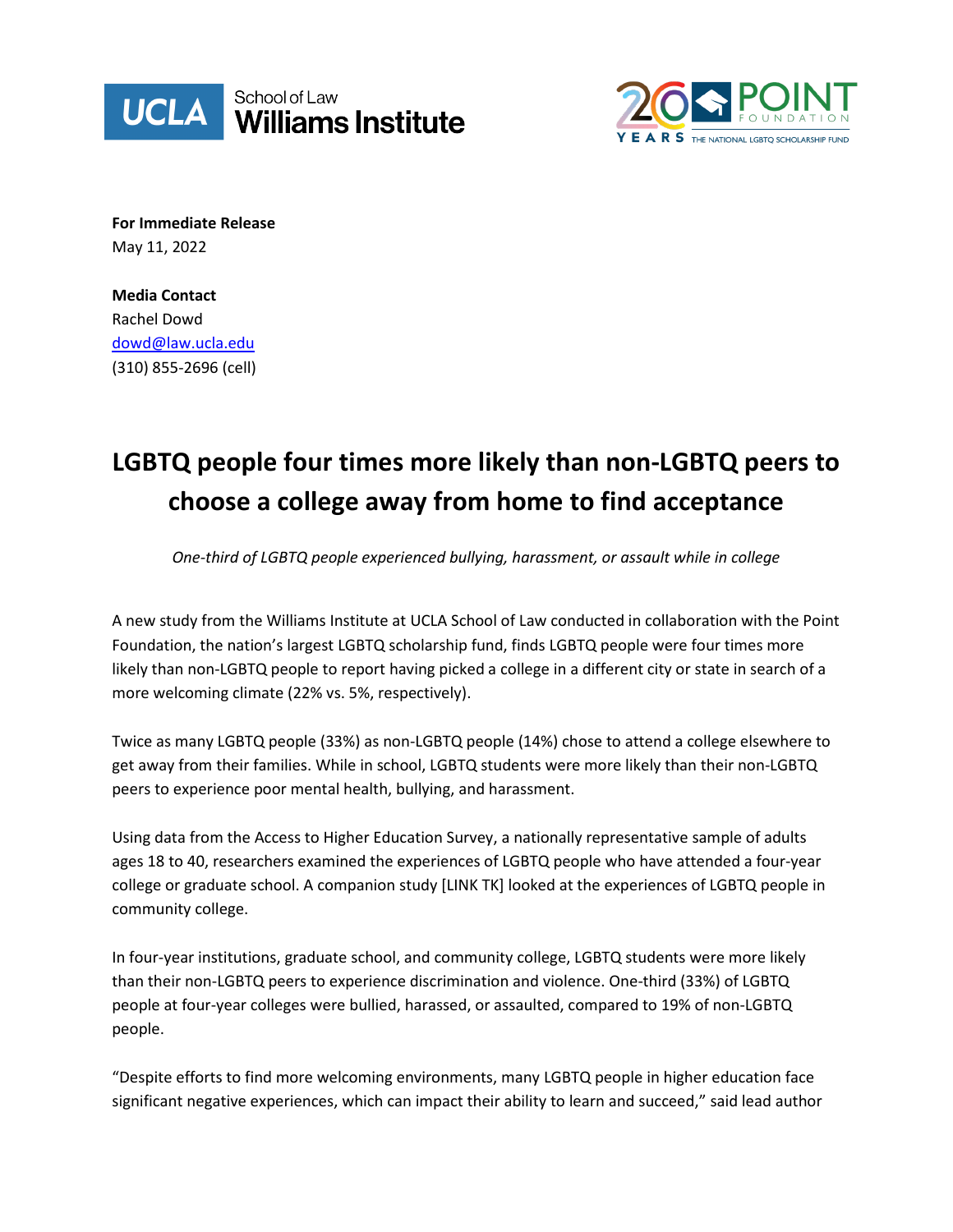Kerith J. Conron, the Blachford-Cooper Distinguished Scholar and Research Director at the Williams Institute. "Colleges and universities concerned about improving diversity, equity, and inclusion must focus on improving conditions for LGBTQ students."

"In this current climate, it's sadly not a surprise to us that institutions of higher learning have a lot more work to do when it comes to making LGBTQ students feel safe, heard, and equally served by their schools," said Jorge Valencia, Executive Director and CEO at Point Foundation. "Colleges need to make an institutional commitment that clearly communicates support for LGBTQ students. And LGBTQ students themselves must be involved in the process to ensure that policies, services, and infrastructural components are truly effective."

## ADDITIONAL FINDINGS – FOUR-YEAR COLLEGES

### **Bullying, Harassment, and Assault**

- Nearly one in five (19%) LGBTQ people experienced in-person bullying or harassment at a fouryear college, compared to 5% of non-LGBTQ people.
- 18% of LGBTQ people experienced sexual harassment, compared to 6% of non-LGBTQ people.
- Among the LGBTQ people who were victimized, only one-fifth (20%) said that their college had an easily accessible, visible, and known procedure for reporting LGBTQ-related bias incidents and hate crimes distinct from generic reporting procedures.

#### **Belonging and Outness**

- Fewer LGBTQ people experienced a sense of belonging at college (72%), compared to non-LGBTQ people (84%).
- More than half (60%) of LGBTQ people were not "out" as LGBTQ to any of the faculty or school staff at their college and 37% were not "out" to any other students.
- LGBTQ people were more than twice as likely to have changed their dress, appearance, or mannerisms to avoid discrimination at college compared to non-LGBTQ peers (16% and 7%, respectively).

### **Mental Health**

- LGBTQ people (35%) were about three times more likely than non-LGBTQ people (11%) to say that their mental health was not good all or most of the time they were in college
- LGBTQ people were at least twice as likely as non-LGBTQ people to report that a professional told them that they had a specific mental health problem while in college, including depression (32% vs. 16%), anxiety (33% vs. 15%), and suicidal thoughts (19% vs. 6%).
- A minority of LGBTQ people reported that their colleges had LGBTQ-supportive counseling services (39%) or LGBTQ-informed health services (30%).

Experiences among LGBTQ students in graduate schools and community colleges followed a similar pattern to four-year colleges and universities.